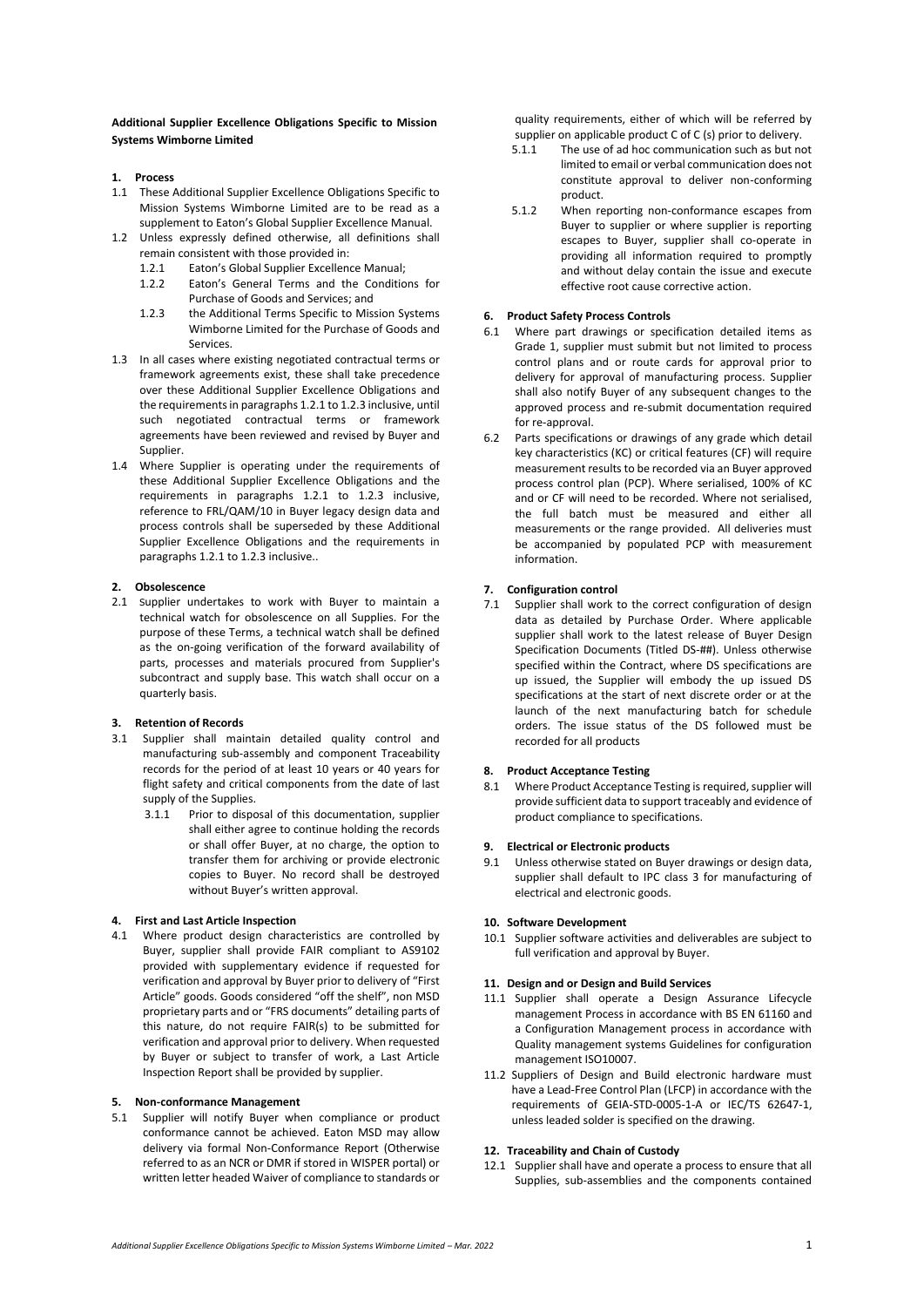therein supplied to Buyer are completely Traceable back to manufacturer by batch or lot or date code

- 12.2 Supplier shall, unless directed otherwise by the Buyer, procure components from the manufacturer of the components, or through authorised franchised distributors or direct component suppliers. Supplier agrees to indemnify and hold Buyer harmless from and against all costs and expenses for the removal, repair or replacement of counterfeit components incorporated into the Supplies sold by Supplier to the Buyer where the counterfeit component was procured by Supplier from a person or entity other than a franchised distributor or direct component supplier or other person or entity pre-approved by Buyer in writing.
	- 12.2.1 Supplier Shall
	- 12.2.1.1 Require its sub-contractors provide a C of C with each component shipment.
	- 12.2.1.2 Performa incoming inspections of components and paperwork to ensure conformity to Specifications; and
	- 12.2.1.3 Maintain and document incoming inspection specifications used for each component used in manufacturing the Suppliers. The foregoing obligations of this additional term 5.2 shall not apply to components consigned or sold to Supplier from Buyer.
- 12.3 If components are not purchased from an original equipment manufacturer, or a franchised distributor or direct component supplier or are purchased without full traceability and manufacturers' certificates, Supplier shall ensure that prior written approval has been obtained from Buyer before using such components and that the approving permit number shall be cross referenced on Supplier's release certification. To obtain Buyer's approval Supplier may have to, at the Buyer's sole option and at Suppliers cost, perform the following:
	- 12.3.1 Check with the manufacturer that the date and batch codes identified on the Certificate of Conformity are genuine; and
	- 12.3.2 Complete or arrange for actual component testing on a representative sample of the components to verify their conformance to specification.
- 12.4 For components purchased from Buyer, Supplier shall maintain the traceability back to the paperwork provided by Buyer as part of the components transfer.
- 12.5 The Supplier shall ensure flown down of traceability and chain of custody requirements. All documents will be provided to Buyer upon request during or post-delivery of the product. Where standard parts, commercial or military off the shelf and or Propriety Parts have been specified on the Buyer supplied drawing, the Supplier must obtain such product(s) from the Original Equipment Manufacture or their approved distributor including a C of C stating that product(s) has been manufactured in accordance with desired standard or requirements.

#### **13. Expiration**

- 13.1 Goods with Shelf life expiry must be supplied with a minimum of 90% shelf life remaining.
- 13.2 Calibrated goods or calibration services must provide calibrated goods with a minimum of 90% remaining time before expiry.

## **14. Packaging**

14.1 Supplier providing goods must ensure that all packaging provides appropriate preservation of product, prevention of damage and deterioration during the handling, storage and shipping processes. When provisioning packaging materials, the Supplier must consider but not limited to; static, contamination, hazardous substances, fragility, surface finish, size, weight and method of transport. CMS reserves the right to request and define special packaging requirements in the Purchase Order, Contract or within other approved CMS documentation provided to the Supplier.

14.2 Pallets must conform to standard Euro sizes and be loaded no higher than 1.22m (48"), unless prior approval is provided by Buyer.

#### **15. Maintenance, Repair and Overhaul of Goods**

15.1 Unless determined the design authority, no maintenance shall be carried out without AS9110 accreditation or approval from Buyer in advance of works to be carried out. Buyer reserve the right to request supporting information not limited to supplier processes and controls in order to maintain product conformance and safety for maintenance and repair activities.

# **16. Vendor Parts**

Intellectual Property including without limitation drawings and part lists references vendor parts (e.g. COTS parts), Supplier shall comply with Buyer controlled design specification DS-013 prior to using such parts.

# **17. Buyer Intellectual Property controlled data**

17.1 All data in all formats, shall have its integrity maintained and controlled, ensuring that no unauthorised personnel or entities are given access. Translation of data shall be verified as accurate prior to use.

# **18. Notification of design change**

18.1 Suppliers must notify buyer of any design changes from the current buyer accepted standard for approval prior to delivery of product.

#### **Definitions:**

- "Traceable" means that all the Supplies, sub-assemblies and the components contained therein supplied by Supplier shall be accompanied with original authentic certificates of conformity from the manufacturer of the original component or if not accompanying the component delivered to the Buyer are in the possession of Supplier as specified by the Buyer's specification.
- "C of C" Certificate of Conformance is document(s) signed or otherwise authenticated by an authorized individual certifying the degree to which items or services meet specified requirements.
- "Key Characteristics" A feature of a material, process, or part (includes assemblies) whose variation within the specified tolerance has a significant influence on product fit, performance, service life, or manufacturability.
- "Critical Features" A feature of a material, process, or part (includes assemblies) deemed critical to the product functionality and or safety in operation.
- "Chain of Custody" As per traceability with the additional requirement that each transfer between suppliers and or processes must be supported by documentary evidence (not just a reference to the documentation as in the case of traceability).